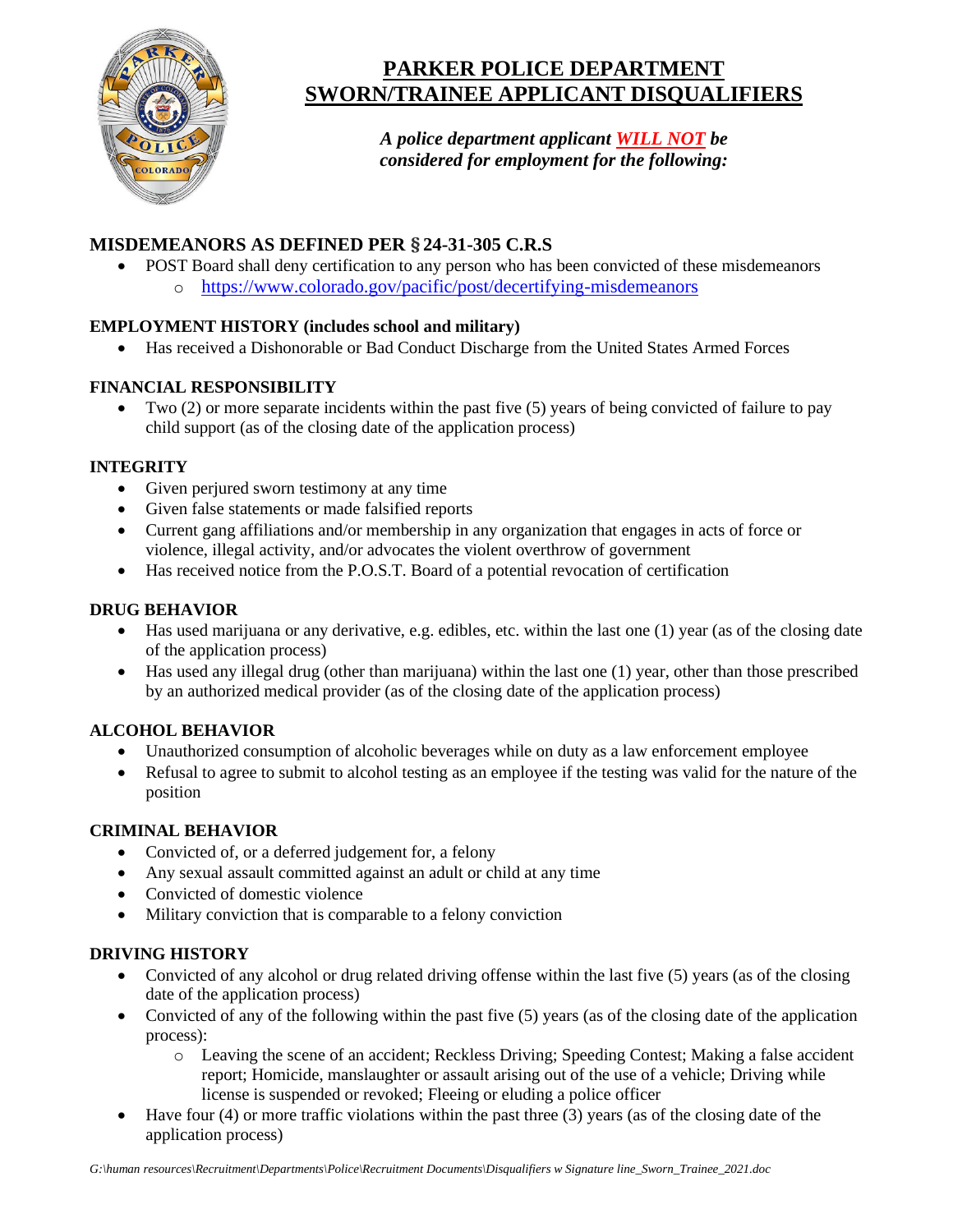- Have two (2) or more at-fault accidents within the past three (3) years (as of the closing date of the application process)
- Suspension or revocation of driver's license in the last two (2) years; or two (2) or more in the last five (5) years.

### *The following MAY preclude a police department applicant from employment:*

#### **FINANCIAL RESPONSIBILITY**

- Any checks written on a closed account
- Two  $(2)$  or more separate incidents within the past five  $(5)$  years of having wages garnished for failure to pay child support (as of the closing date of the application process)

#### **INTEGRITY**

- Has stolen any money or merchandise, excluding minor office supplies, from employers (includes military) in the last three (3) years (as of the closing date of the application process)
- Any incidents of misdemeanor shoplifting or accessory to shoplifting, whether caught or not, within the past three (3) years (as of the closing date of the application process)
- Offering or paying a bribe
- Soliciting or accepting a bribe at any time
- Past gang affiliations

#### **DRUG BEHAVIOR**

- Has sold any illegal drug
- While working, has ever used, or been under the influence of, any illegal drug
- Has used marijuana or any derivative, e.g. edibles, etc. more than one (1) year ago but less than three (3) years (as of the closing date of the application process)
- Has used any illegal drug (other than marijuana) more than one (1) but less than five (5) years, other than those prescribed by an authorized medical provider (as of the closing date of the application process)

#### **ALCOHOL BEHAVIOR**

• Unauthorized consumption of alcoholic beverages while at work

#### **CRIMINAL BEHAVIOR**

- Committed a misdemeanor crime within the past three (3) years (as of the closing date of the application process) other than misdemeanors as defined per § 24-31-305 C.R.S
- Currently charged with a criminal offense

#### **DRIVING HISTORY**

• Any combination of traffic violations or at-fault accidents within the past three (3) years (as of the closing date of the application process)